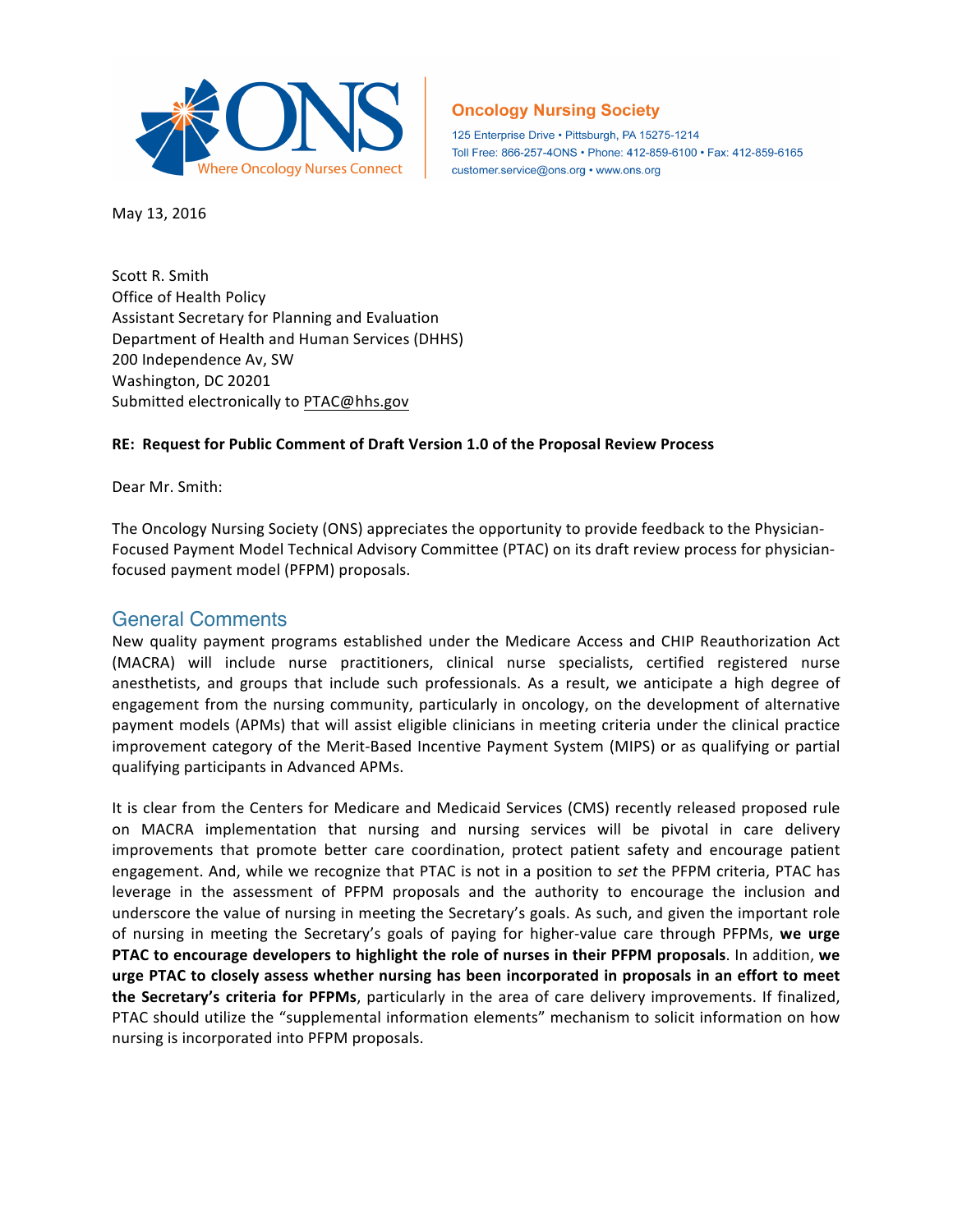# Content of proposals

We appreciate that no letter of intent is being required, as this additional step is frequently unnecessary.

We urge the committee to make the process of submitting a proposal as streamlined as possible. We would encourage an electronic submission method (e.g. an electronic form and ability to upload additional information).

We urge PTAC to provide, as early as possible, the standardized scoring methodology that will be used such that submitters can develop and offer proposals with a high likelihood of being receiving favorable PTAC recommendation.

# Technical assistance

We appreciate that technical assistance will be offered on an ongoing basis. In addition to webinars and white papers, we ask that the options for obtaining assistance be expanded to include one-on-one support (e.g., phone calls and emails) and positing of frequently asked questions (FAQ) documents on a dedicated PTAC web site.

## Timeline for review

We appreciate that proposals will be accepted on an ongoing basis. We agree that providing a timeline of the proposal review process is important, so that submitters are aware of the relationship between when their proposals are submitted and the review timeline.

Once a proposal is submitted, we urge PTAC to provide a confirmation of receipt. The confirmation of receipt could be automatically provided if PTAC uses an electronic or online submission process, which would limit the need for additional staff resources.

We urge PTAC to return incomplete or non-adherent proposals within 10 days, rather than 30 days. We also urge PTAC to include details about the reason the proposal was deemed incomplete or nonadherent, as well as an opportunity for the developer to request individualized technical assistance, as appropriate. To mitigate instances of incomplete submissions, an online or electronic submission form could be structured so that certain fields must be completed in order for the form to be submitted.

We urge PTAC to provide more details about what constitutes a "conflict of interest". Conflicts are often the result of misperceptions, rather than true conflicts.

We urge PTAC to provide the names of external technical experts that assisted in the preliminary review of proposals when the lead reviewer from the preliminary review team makes his/her presentation before the full committee and during the public meeting.

We urge PTAC to include a brief public comment period following each deliberation period (that is, after the presentation and deliberation of each proposal or group of like proposals). This would afford the developer or other interested stakeholders to address any questions or correct any misunderstandings while the proposal details are familiar.

We urge PTAC to provide robust feedback in writing to the developer if a proposal is found not to meet the criteria but is desirable to implement, if it requires additional analysis or information, or if it is not